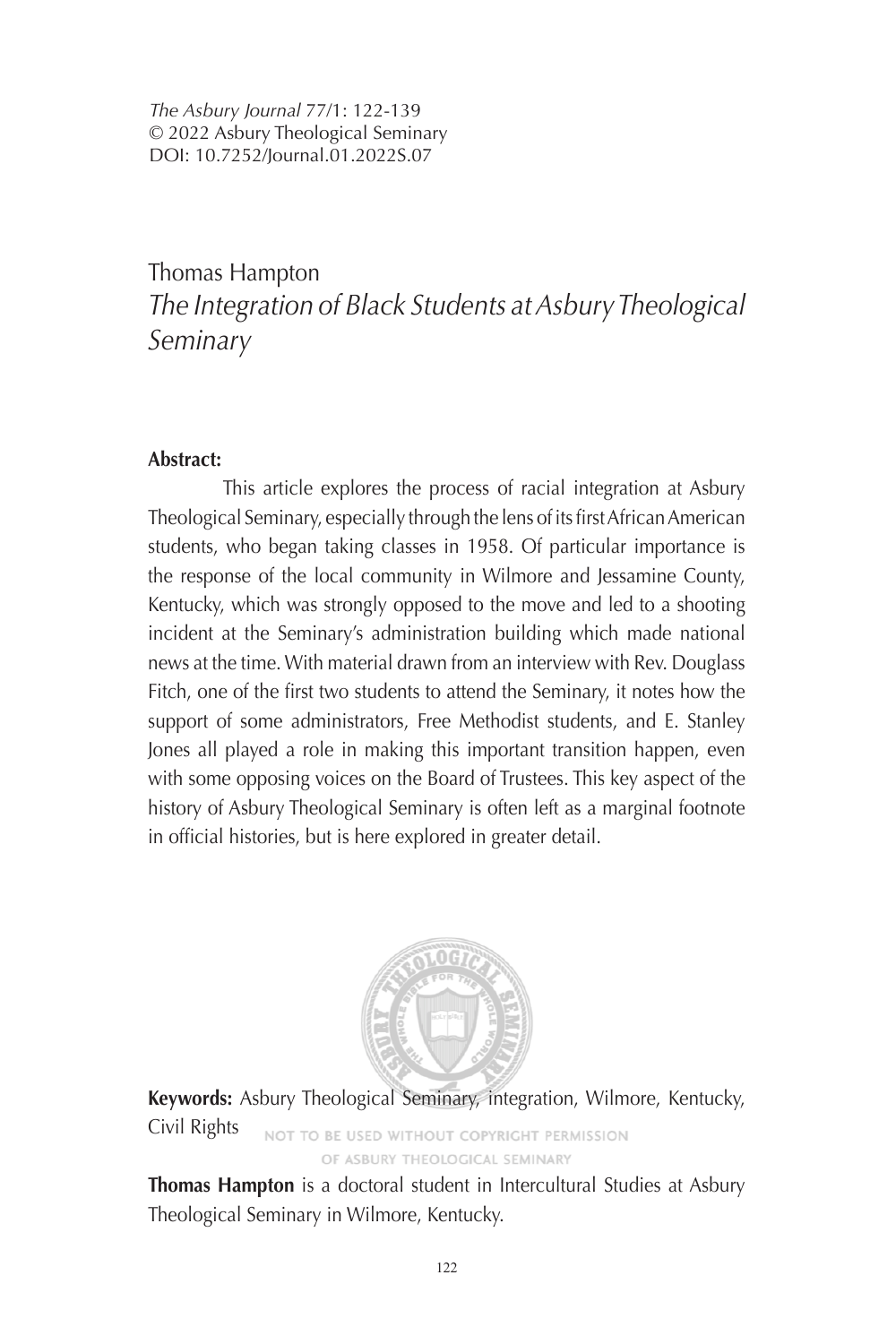#### **Historical Context of Racial Integration as Asbury Seminary**

At the time of the Civil War, Jessamine County, was 40% African American, but post-war persecution<sup>1</sup> lowered the number to one-quarter by 1910. As Jim Crow laws intensified, African Americans were squeezed into an underfunded sector of Nicholasville called "Herveytown" on the east side of Nicholasville's Main Street. With enforced transportation segregation, high poll taxes, and its own gerrymandered congressional district, Black people2 with resources continued their exodus, and Jessamine County was 9.2% Black by 1960.3

Located in Jessamine County, Asbury Theological Seminary largely followed the beliefs and practices common to its location in rural Kentucky. When integration of the first African Americans did occur in 1958, communication between school President J.C. McPheeters and the Board confirms the policy change was motivated more by legal pressure than by any stated beliefs in equality or inclusion from the institution's leadership. Non-Black international students attended the school only a few years after its foundation, but in practice there was clear discrimination in admissions against Black people for much of the Seminary's history.

Following historian Peter Wallenstein's thesis that racial integration is not a moment in time but an ongoing process, $4$  this paper constructs a brief history of the struggle for and against integration of Black people within the Asbury Theological Seminary student body, especially leading up to the enrollment of the first African Americans in 1958. For those involved in decision making, racial integration was either deemed an impractical distraction or a vital sign of a healthy community. Opinion would long be divided at the school, though white people in the surrounding Jessamine County community were almost uniformly against it.

An important moment in the desegregation process was a lawsuit filed in 1948 by Louisville NAACP President, Lyman T. Johnson, who had applied and been denied admission by the University of Kentucky.<sup>5</sup> The lawsuit pitted the 1896 Supreme Court decision *Plessy v. Ferguson*, which ruled institutions could be segregated if they were "separate but equal", against the 1904 "Day Law," which made segregation compulsory in Kentucky schools.6 Lyman Johnson's lawsuit for admission to the University of Kentucky Graduate Schools was made on the grounds that there was not a separate Black institution offering an equal level of graduate education. In April of 1949, federal judge H. Church Ford ruled, "Until the state shall establish a graduate school substantially equal to the graduate school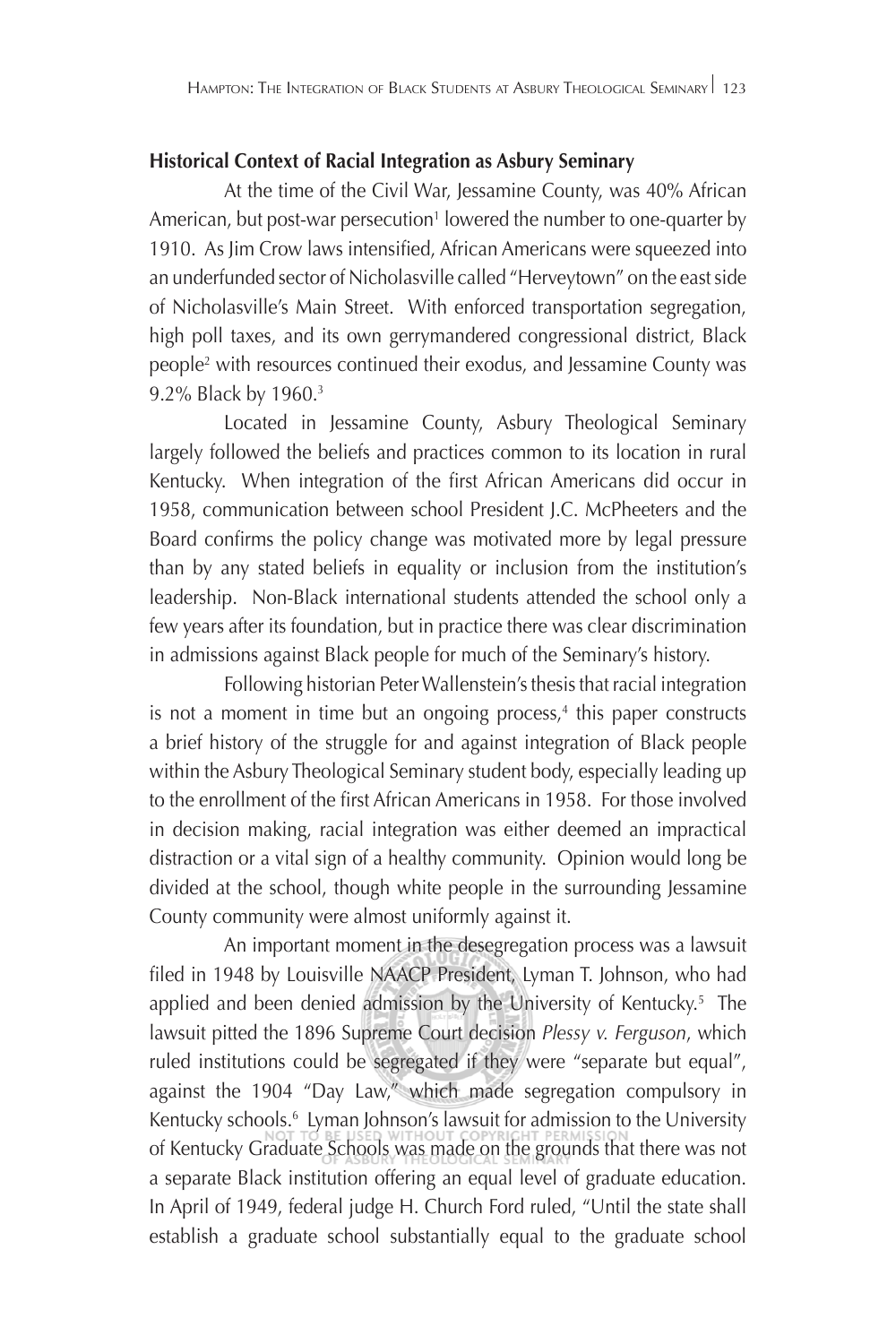at the University of Kentucky, it must admit Negroes on the same basis as whites."7 This case desegregated the University of Kentucky graduate programs, and that summer somewhere between thirty and forty Black students enrolled in graduate programs for the first time.<sup>8</sup> Because of their proximity and because both institutions were in the category of graduate programs without a Black equivalent in the state, faculty and administration at Asbury Seminary would have been well aware of what Johnson's lawsuit meant for them.

Just one month later, on May 24, 1949, the seminary faculty voted unanimously to send a pro-integration resolution to J.C. McPheeters, and a student committee expressed the same interest. Explaining the resolution, the faculty wrote:

> The Faculty of Asbury Theological Seminary desire to voice their conviction that compulsory segregation, on the basis of color alone, is un-American and un-Christian. They desire to bear witness to their conviction that the doors of this institution should not be closed to any qualified student, simply because of racial ancestry. They feel that the church should give leadership in modifying our community mores.<sup>9</sup>

The resolution further made a theological case for human rights as a "Christian and American political philosophy," specifically saying that evangelicals should prioritize the freedoms of minorities over collectivism because of the identification of God as creator of all people. It stated that rights for minorities was a natural extension of a Christian doctrine of universal human worth. Considering these rights, practical propositions included stating that the Seminary should be a place of equal opportunity, and that the Seminary should publicly stand against compulsory segregation.<sup>10</sup>

While faculty were consistent in arguing against compulsory segregation, they were not arguing for full integration either. The resolution also stated, "It is expressly understood that the removal of racial discriminatory legislation does not commit one to advocacy of 'one world, one race, one creed'." And "It is also understood that an encouragement of intermarriage between race does not follow from an advocacy of human rights."11 It was a public statement that would have been non-offensive to the majority of white Americans in 1949. Asbury Seminary was not a leader in integrating Black students; it followed the exact timeline of comparable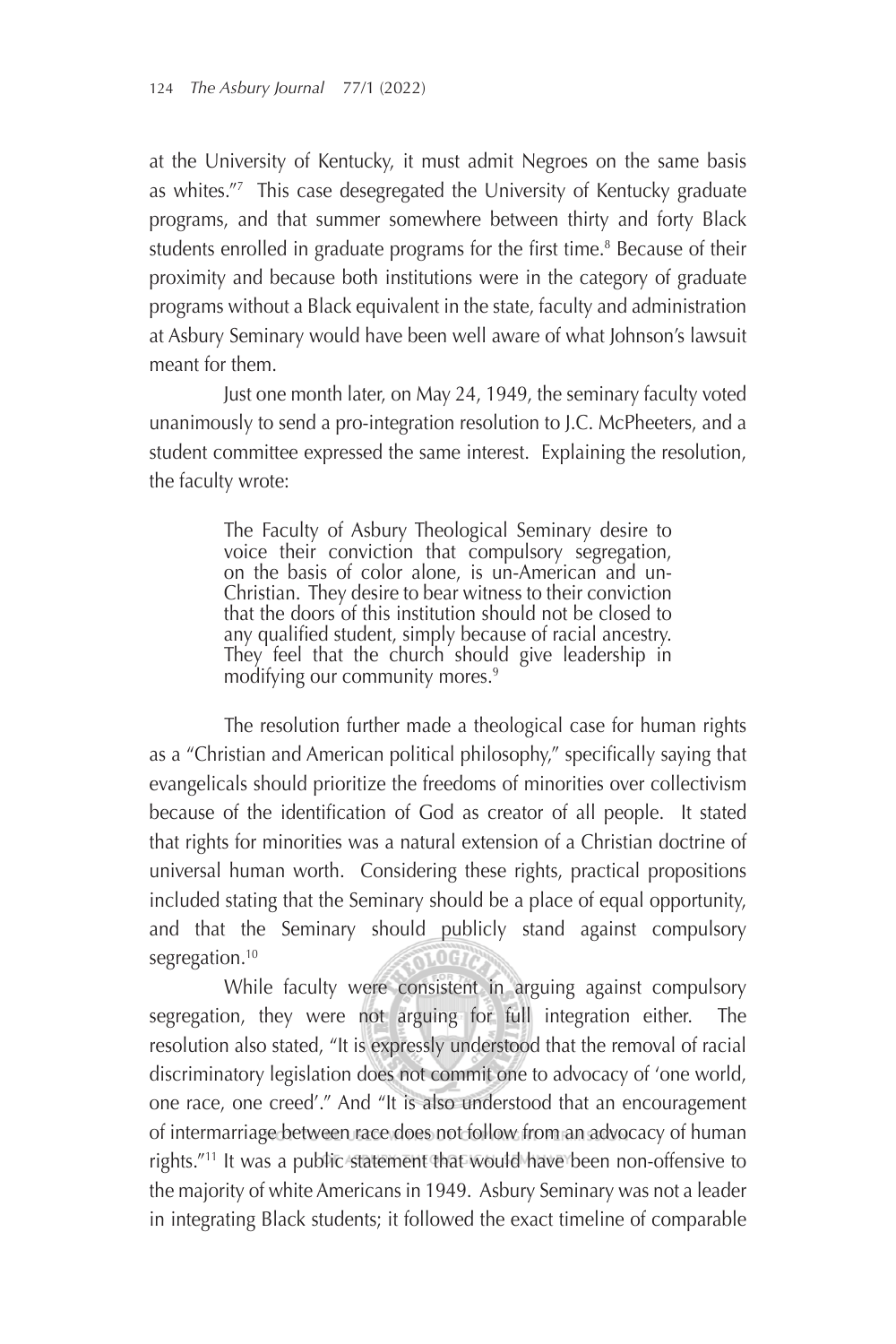institutions in the state of Kentucky. Motivated by the same pressures, 1950 would also be the year a Black student would be admitted to many of the other Kentucky Christian graduate schools: Louisville Presbyterian Seminary, Nazareth College (now Spalding University), and Southern Baptist Theological Seminary.12

A student committee also wrote in favor of allowing Black students admission to the school, and McPheeters shared it with the Board of Trustees to officially declare that Asbury Seminary would welcome any qualified applicants no matter race or gender.<sup>13</sup> Most of the Trustees responded affirmatively to this policy, officially announcing "Asbury Theological Seminary does not, within the context of its religious principles, its heritage, its mission and its goals, discriminate on the basis of sex, race, or national or ethnic origin." This was a major step for the Seminary, but it also opened them up to critique.

Some board members remained advocates of racial segregation. One of the most outspoken segregationists on the board was Walter Hudson (W.H.) Butler. First, he argued against integration at all. Once it became a legally necessary path, he tried to delay integration, arguing that the school should not integrate until controversy over the dismissal of a pro-integration professor had died down.14

Though President McPheeters would state he was theoretically in favor of integration, he did not believe practical implementation of it was worth the social blowback. He also cited Asbury College and Seminary founder, H.C. Morrison as someone who would be upset by integration if he were still alive.15 Instead, McPheeters supported a solution in line with *Plessy v. Ferguson*'s decision of "separate but equal." McPheeters said, "I would like to have a school like our Seminary at Lexington with a close cooperation between it and the Seminary. This would be the greatest possible opportunity to spread holiness among the Negroes."16 It was believed that the opposition in Jessamine County would be too strong to resist. Butler thought similarly on this issue, concluding one letter with an appeal to pragmatism, "We can maintain segregation and be just as helpful and Christlike as our Northern opponents. Practically all of the North would feel and act just as we do if they had as many negroes as we have."<sup>17</sup> One sign of Butler's incoherent position was that census data shows the number of Black people in Jessamine County in 1950 was around ten percent - exactly in line with the national average.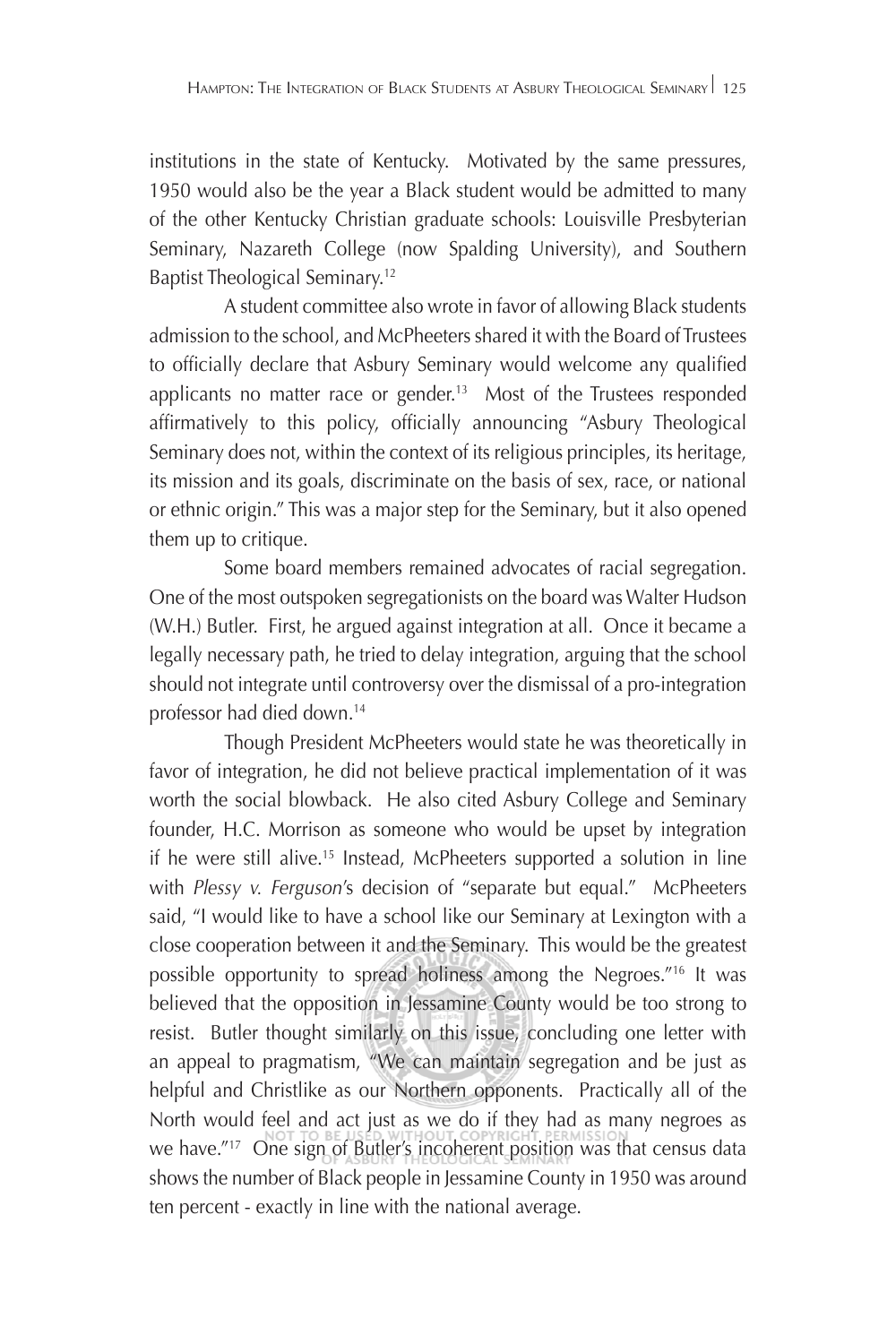In McPheeters's correspondence, it is clear that a major reason the Board had voted to integrate was not goodwill or an intrinsic sense of justice, but fear of a lawsuit if they did not.<sup>18</sup> His position was one which would keep the Seminary free of legal challenges, while *de facto* continuing the practice of segregation. Writing to McPheeters, Butler was clear that though they had made the public statement in alignment with the court order not to discriminate, the school should not accept more Black students than the law required: "You will recall that we passed no formal resolution to admit Negroes but the board voted to leave to the judgment of president McPheeters to admit ONE negro, SPECIFICALLY, the African recommended by Bro. Reid." (Emphasis in original)<sup>19</sup> Butler stated that he consulted with a lawyer who confirmed that admission of the one token African, Shaumba, placed the Seminary with other integrated seminaries without needing to admit others.20

The first Black student to enroll at the Seminary was named Shaumba, an African student hand-picked by Alec Reid, a Methodist missionary on the Board.<sup>21</sup> I have been unable to find any information about Shaumba's specific experiences at the Seminary, though the way he was selectively admitted, then used to exclude further enrollment of Black people showed a tokenization of Shaumba by the Seminary and conclusively revealed the school's motivations. From a legal protection standpoint, token integration worked for the Seminary, because by admitting one Black student they were no longer considered segregated. In 1956, almost three quarters of Kentucky colleges admitted Black students.<sup>22</sup> Asbury College was one of eleven that did not, but Asbury Seminary was listed with the integrated colleges along with all the public colleges.<sup>23</sup> Still, admission of Shaumba was a sign of a small step toward acceptance of African Americans at the school, even as he was used to deflect further criticism on the issue.

#### **Douglass Fitch and Gene Alston**

Douglass Fitch and Gene Alston were the first two African Americans to attend Asbury Theological Seminary. Both were top graduates of Greenville College – a Free Methodist school in Illinois with longstanding connections to the Seminary. Enrolling in the Fall of 1958, they immediately faced fierce discrimination. Gene Alston converted to Christianity under the ministry of Julia Shelhammer, a white Free Methodist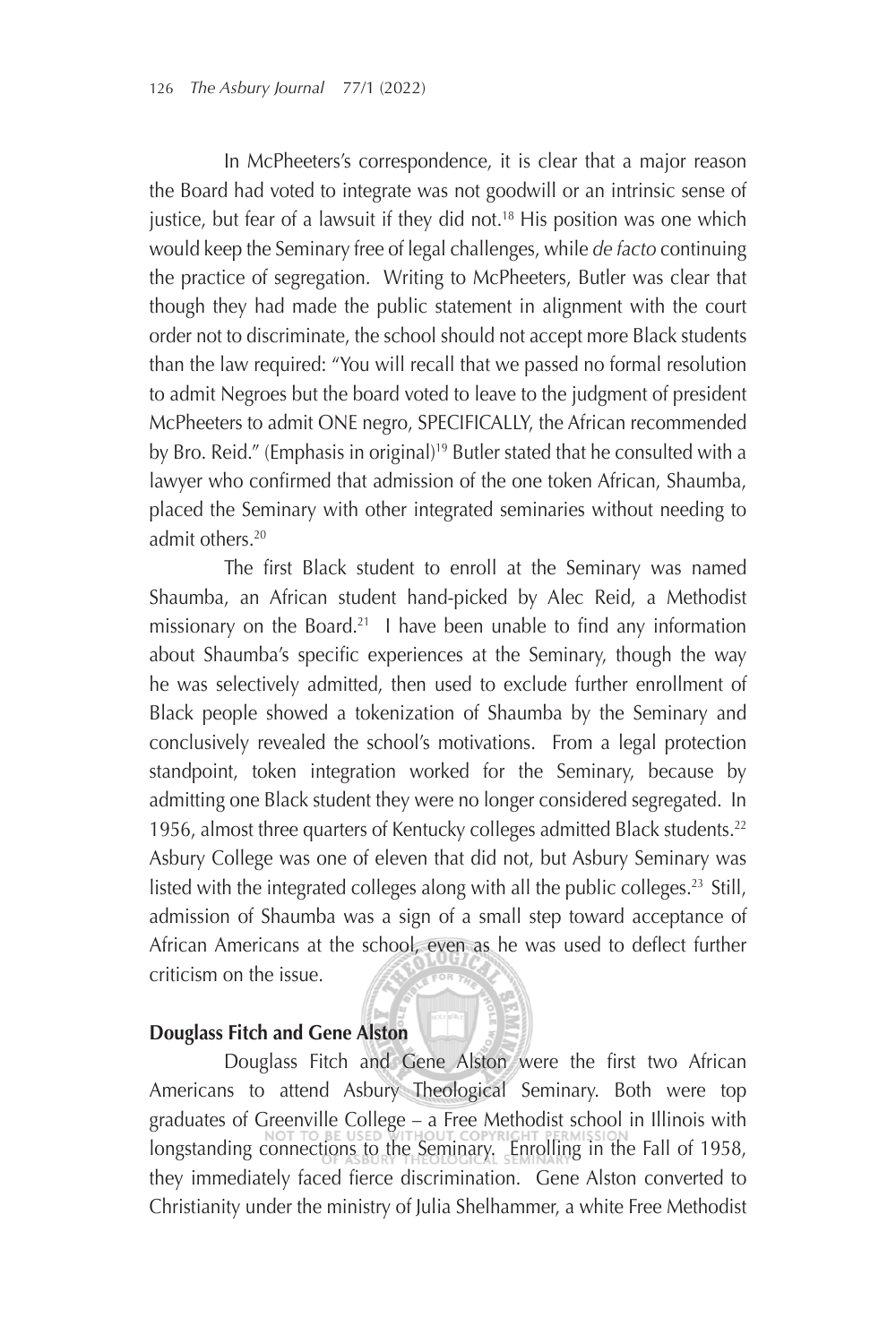Minister who focused on ministry to African Americans in Washington D.C. She helped raise Alston, brought him up in Free Methodist churches,  $24$  and provided him with financial support.

Douglass Fitch, a Pentecostal from inner-city St. Louis, felt called to the pastorate while at a college revival service.<sup>25</sup> He applied to Asbury and was accepted with a full scholarship from the Broadhurst foundation.<sup>26</sup> Before college, he had little experience in majority white spaces, and for him getting to Asbury Seminary was an intense culture shock, because in his life he had not personally experienced intense racism before.

When he was picked up from the airport by Seminary students and driven to the school, Fitch remembers being dropped off with his luggage in front of the dormitory. As he was unloading his bags, a car of white men pulled up next to him, saying "What in the hell are you doing over on this side of town?"<sup>27</sup> Fitch told them he just wanted to get to his building and ran inside with his luggage.

Unsure which room was his and fearing he would be chased, Fitch began knocking on doors, but people either did not answer or closed their doors immediately upon seeing him. Eventually he got up to the third floor, where two students – Gale Buckley and Harold Brown – listened to his story of what had happened and invited him inside. They hid him behind a dresser. The sun was setting, and the late-summer heat was overwhelming.

While he was hidden, the people from the car knocked on each door, asking if they had seen a "colored guy." Eventually they got to their door and knocked. Buckley answered the door saying, "No, he's not in here." But one of the men would not go away. The students could smell alcohol on his breath, and Brown prayed until the man exited.<sup>28</sup>

Unsure how to respond, they called Dean W. Curry Mavis, to tell him what had happened. Mavis called the police who came quickly. When the police chief saw Fitch he said, "I don't believe in this integration stuff."29 Seeing that they would not get much support, and because he did not have a room yet, Buckley and Brown told Fitch to spend the night in the belltower atop the Administration building. He recalls hearing gunshots in the night.<sup>30</sup>

 Things did not get easier for Fitch as he spent time on campus. He stayed with Buckley and Brown for safety whenever he went outside. Though professors all allowed him into the classrooms, many students were far less welcoming. Fitch recalls: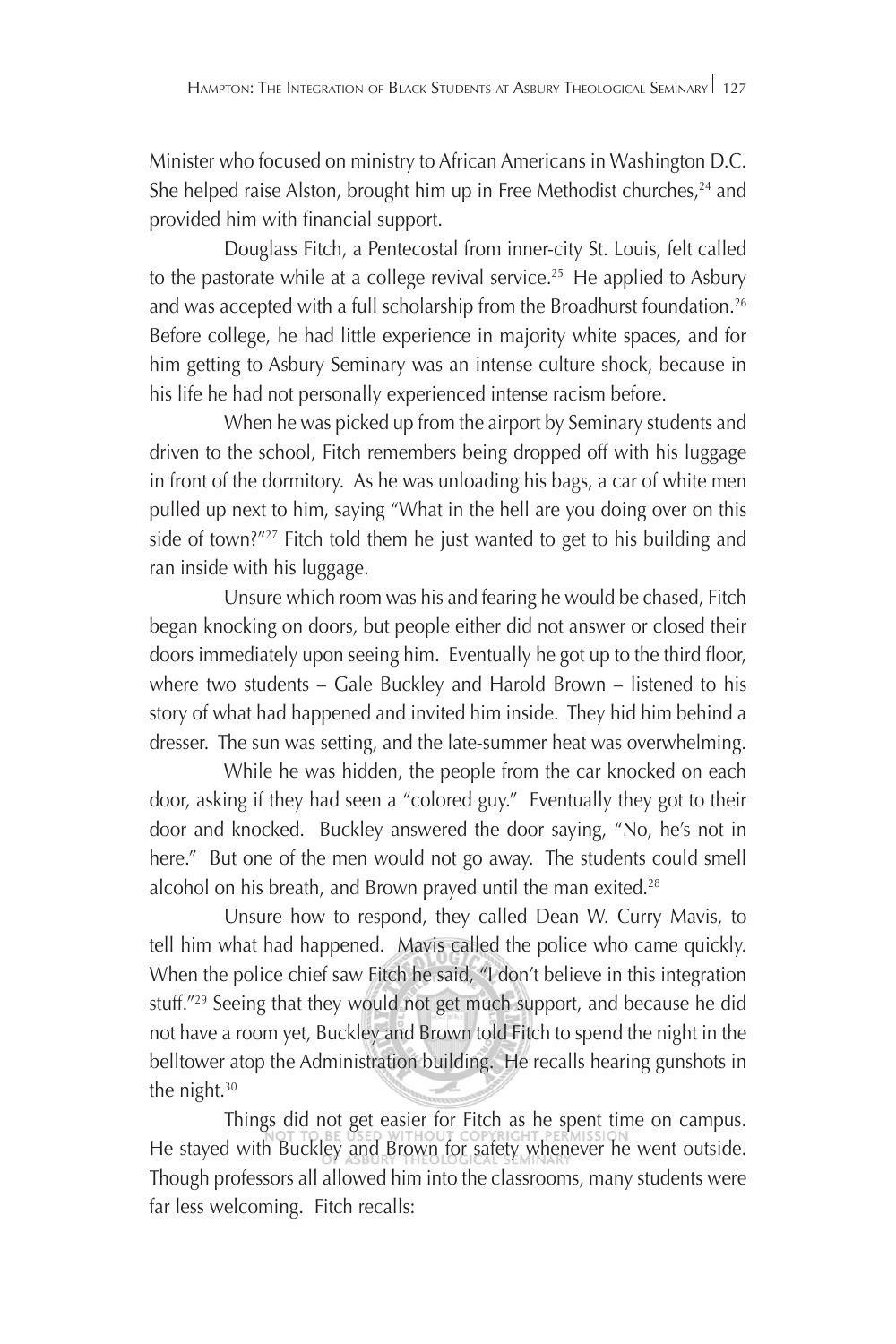And the interesting thing was, going to class, any class, the white students in the class were unbelievably racist in how they dealt with me as a student and how they dealt with the teachers. They didn't curse the teachers, but they were adamant, they were hostile to any of the professors who even remotely thought my being there, my being present was alright, because the students did not think it was alright. They didn't think the professors even had a right to declare anything good about that. And they challenged every class I went in, they challenged the professors.<sup>31</sup>

 When going into the town, Fitch and Alston had to pretend to babble instead of speaking English, because they would be more accepted if the people thought they were foreigners.<sup>32</sup> At least once their identity was discovered, and they were chased back to the dormitories.<sup>33</sup> Multiple other forms of harassment have been recorded.<sup>34</sup>

One form of persecution they faced was a shooting at 3am on September  $23^{rd}$ . Five shotgun blasts came from a passing automobile, with two shots striking the Morrison Administration Building, where Fitch and Alston's rooms were on the top floor. The event was covered widely, most extensively written up in Lexington's *Herald Leader.* The article does not name Douglass Fitch or Gene Alston specifically, but it does say that the first two "negro" students were recently enrolled at the Seminary. The article describes the general attitude of the town as dismissive. "Observers in this little Jessamine County community were practically unanimous in their opinion that the blasts were the latest in a series of 'minor' events aimed at the enrollment of two Negro students in the Methodist-supported seminary, a private institution not supported by public funds."<sup>35</sup> The *Jessamine Journal*, which had multiple sections reporting minor crimes and town gossip made no mention of the shooting.

The total lack of local news coverage of the incident in Jessamine County is unsurprising given the code of silence shared by most white people in Jessamine County on the topic of race, though anyone who worked against the apartheid system was severely punished. In the 1950s, all businesses in the area were required to have separate bathrooms for colored people, and public schools remained segregated through the decade. When county superintendent Cornelius Hager held a meeting about integration of the local schools in 1956, a group of between 300 and 500 protested angrily. The Ku Klux Klan burned a cross in the front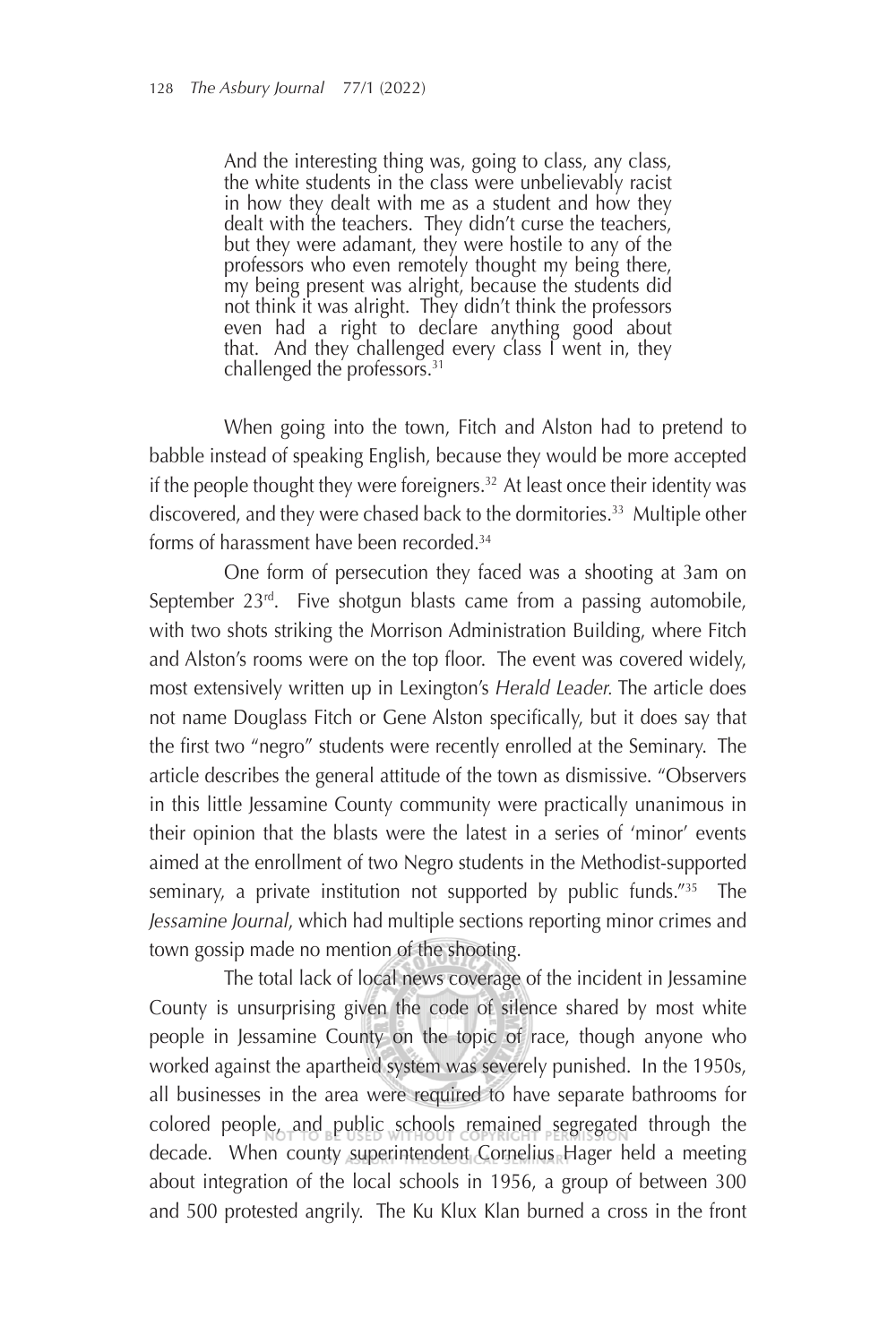lawn of the High School. The school was not integrated, and Hager soon resigned.36

Though not reported locally, fueled by public interest in the topic of school integration, $37$  news of the shooting appeared in papers far more distant from the Seminary including the *Press-Telegram* in Long Beach, California38 and the *Port Angeles Evening News* in Port Angeles, Washington.<sup>39</sup> In conducting research for this paper, I found more than fifty different newspapers that covered the event. Though few remember it today, the shooting was likely one of the most widely covered news events in the Seminary's history.

The Seminary itself was tight-lipped about the issue, declining to discuss it with reporters during the first twenty-four hours except to say that no arrests had been made. Many of the newspaper articles did point out that there were two "Negro" students staying at the Seminary, and because of earlier harassment they had reported, they were clear that the shooting was explicitly motivated by a belief in segregation.<sup>40</sup>

Wilmore Police Chief Kirtley Woolums questioned two people the next day. The two men, about twenty years old, $41$  denied being involved in the shooting, but admitted going to the dormitory earlier in the week in a group of five at midnight to see if there were negro students at the Seminary. They stated that they did not chase Fitch or Alston, and their denial of these events is printed in the *Herald,*42 while the *Herald-Leader* considered it a confession*.* It is also notable that Fitch and Alston are named in the follow up articles, but the five white men who admitted to earlier harassment are kept anonymous. The Seminary's Board of Trustees also questioned one of the men, though they declined to press charges. $43$ 

An October 2nd article in the *Lexington Herald* shared that the State Police had given a lie detector test to two Jessamine County men, but they had passed the test.<sup>44</sup> The investigation would not share any further results after this announcement. The article also said that though other non white students had attended the Seminary before, "This year was the first time that any qualified Negroes had applied for entrance."45

The *Messenger and Inquirer* from Owensboro, Kentucky did not share the names of either the people questioned or Fitch's and Alston's names, but they did disclose their exact location in the final line of the article, "The two Negro students live in a dormitory on the third floor of the administration building, target of the shotgun blasts."46 Multiple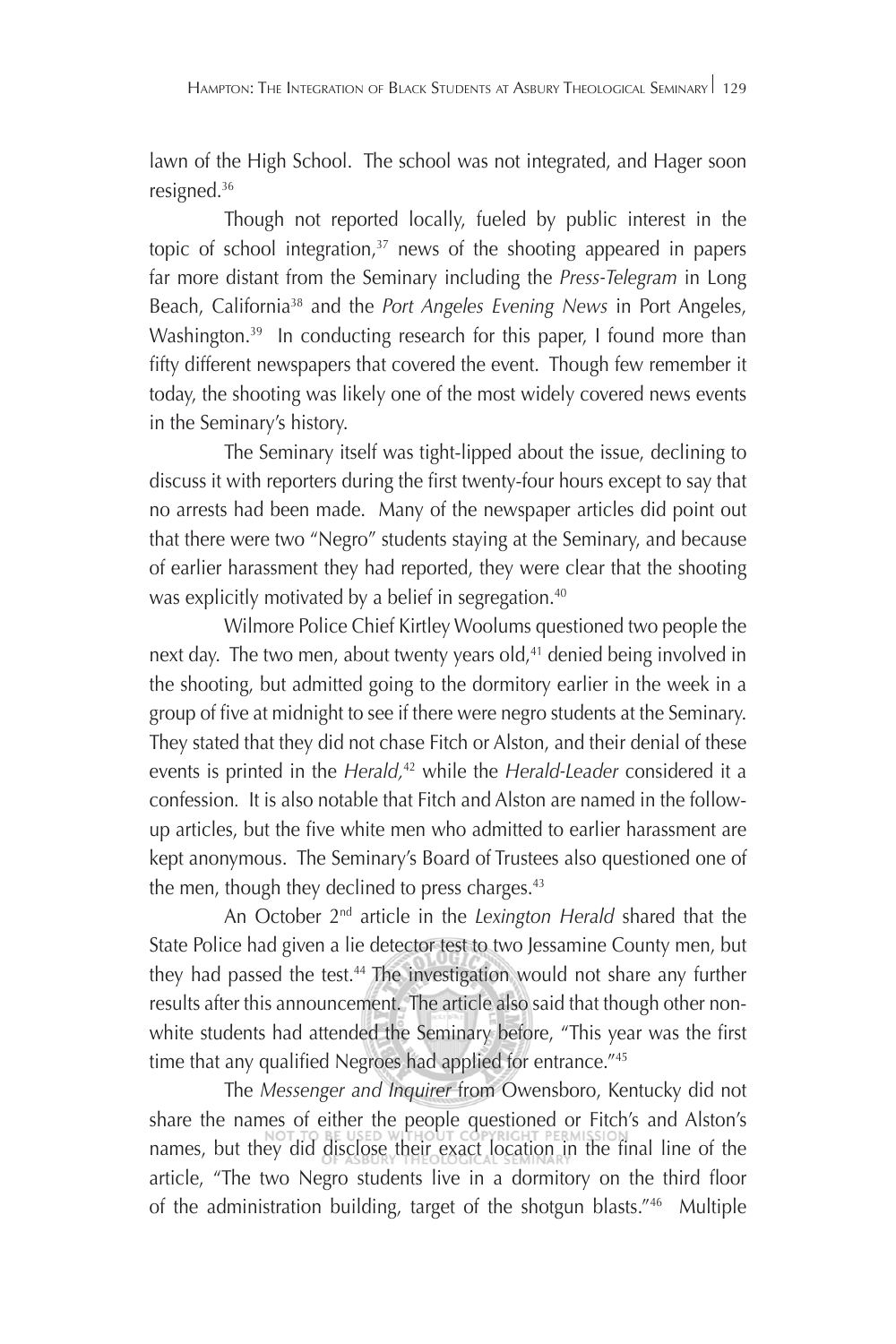other versions of the Associated Press story ran across the country, many disclosing the exact building and floor where Fitch and Alston lived.<sup>47</sup> If Fitch or Alston had seen the papers, they likely would have feared even more for their safety than they already were.

The international enrollment of the Seminary was frequently used to distract from the specific issue of African American integration. Inclusivity in other areas was highlighted to downplay the violence against Fitch and Alston. Likely a quote from one of the administrators, many news articles reported that students from China, Japan, the Philippines and other countries had previously enrolled "without incident."48 Another article from just a week later titled "Asbury Theological Seminary Students From Many Lands And Of Varied Interests" is a glowing profile from the Lexington *Herald-Leader* highlighting the variety of backgrounds represented at the Seminary. Highlighting the athletic achievements of one student and sharing about another student who used to be a school principal, the Herald profile presents an idyllic view of student life. It also shares about Dr. Sam Kamalesan, a veterinarian and singer from India<sup>49</sup> who would later become Vice President of World Vision International, and he shares his positive experience at the Seminary. While on its face the article is a positive celebration of diversity, written just a week after the shooting while the investigation was still open, the profile redirects attention to the school's forms of diversity that would be acceptable to most whites in Kentucky without mentioning the African Americans – Fitch and Alston.

 Even with the intentional diversions, immediately following the shooting, J.C. McPheeters received letters from donors opposing the Seminary's integration. Responding to each of the letters, McPheeters said that there had been Black students who had applied before but had been judged academically underqualified.<sup>50</sup> McPheeters also used the earlier presence of Shaumba as a way of minimizing the importance of allowing African Americans. To assuage the fears of segregationists, McPheeters also wrote in multiple letters assuaging concerned donors, "it is not likely that the Seminary will ever have other than a small group of colored students."51

#### **Revival**

A major revival led by E. Stanley Jones had been scheduled for October  $9<sup>th</sup>$  through the 17<sup>th</sup>,  $52$  just two weeks after the shooting. Jones was a well-known missionary to India, and his experiences with the caste system had woken him to the injustices in the United States.<sup>53</sup> Jones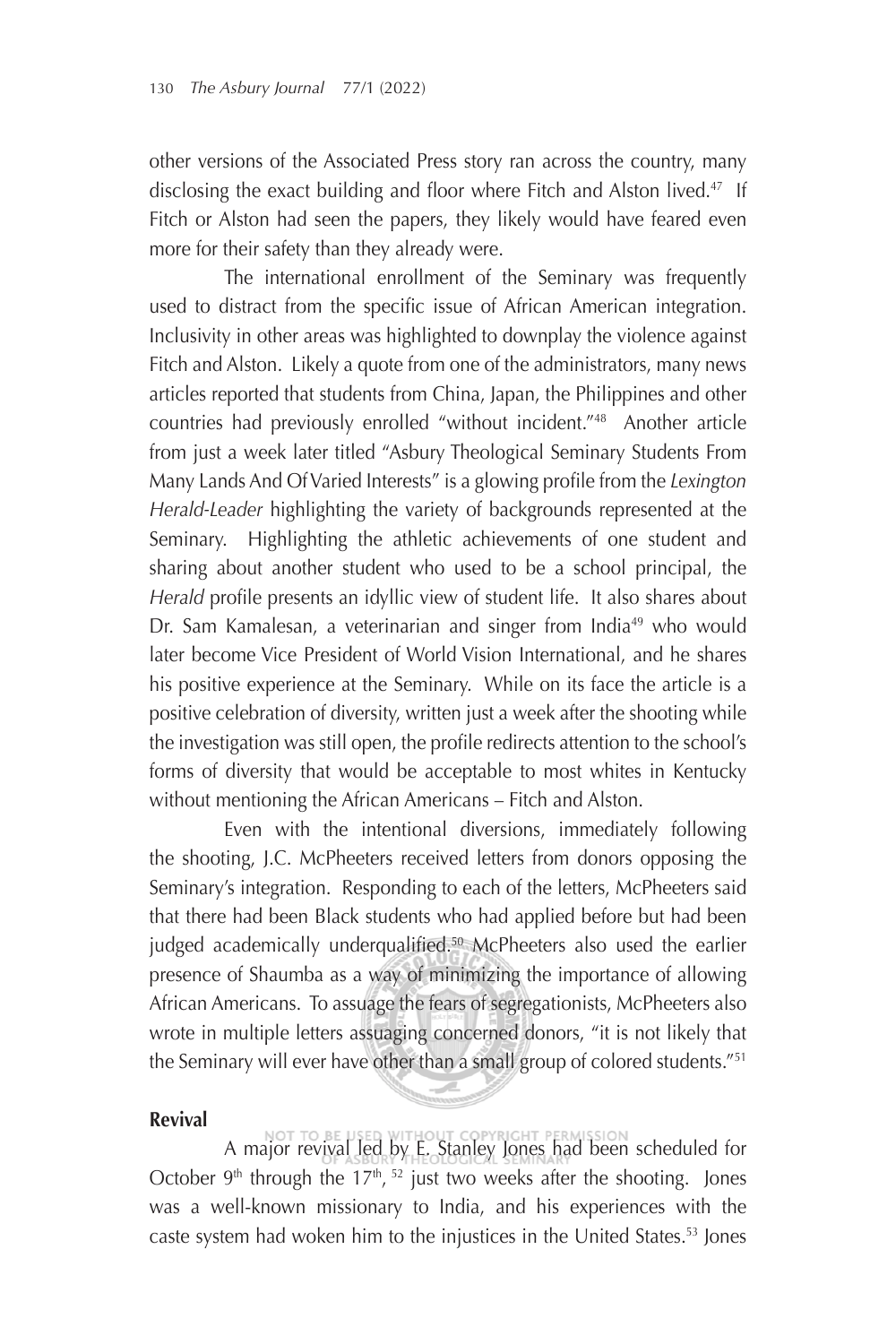personally invited Fitch to the still non-integrated Asbury College (a different institution), across the street, seating him in the front row of the revival.<sup>54</sup>

Fully aware of the opposition to Fitch's presence, near the beginning of the revival Jones pointed directly to Fitch and said he would stop the revival and leave immediately if Fitch could not be present. People had been walking in the aisles full of energy before the pronouncement, but after, Fitch recalls they were especially red in the face. "They were truly disturbed."55 He did not know Jones otherwise and was quite worried when this statement was made, but Jones's reputation as a successful missionary – twice nominated for the Nobel Peace Prize among other accolades – allowed him to make that sort of proclamation without direct confrontation in the moment. He integrated spiritual revival language with social concern informed by his international missionary experiences, and at the conclusion of the revival, despite the internal controversy, over 500 students came to the altar dedicating their lives to Christian service.<sup>56</sup>

Jones spoke of integration's importance – calling civil rights "a God-touched movement" – and describing the evils of racial discrimination as giving fuel to communists and hurting the cause of Christ. Jones did not directly mention other members on the Asbury College Board, but in his public confrontation with racism at the school, he was critiquing the perspective held by a majority of the other Board members.<sup>57</sup> Still, despite his otherwise successful revival, Jones resigned from the Asbury College Board not long after, citing the segregation of the school in his resignation letter: "I am at a loss to see how missionaries can go to the colored races from Asbury College and represent an institution that segregates colored people."58

#### **Post-Script**

Dr. Gene Alston was the first African American to graduate from Asbury Theological Seminary, went on to earn a PhD in education,<sup>59</sup> and remained active in cross-racial ministry in the Free Methodist denomination his whole life.<sup>60</sup> He worked as a school administrator for twenty-five years, was on the Board of Greenville College, and died in 2005.<sup>61</sup>

 Rev. Douglass Fitch transferred after two years to Gammon Theological Seminary in Atlanta, Georgia. While a student there, he was selected by other students for a debate with Malcom  $X$ ,<sup>62</sup> and his later civil rights work with the NAACP, Detroit Industrial Mission, and Congress of Racial Equality bridged the Black Power movement with principles of non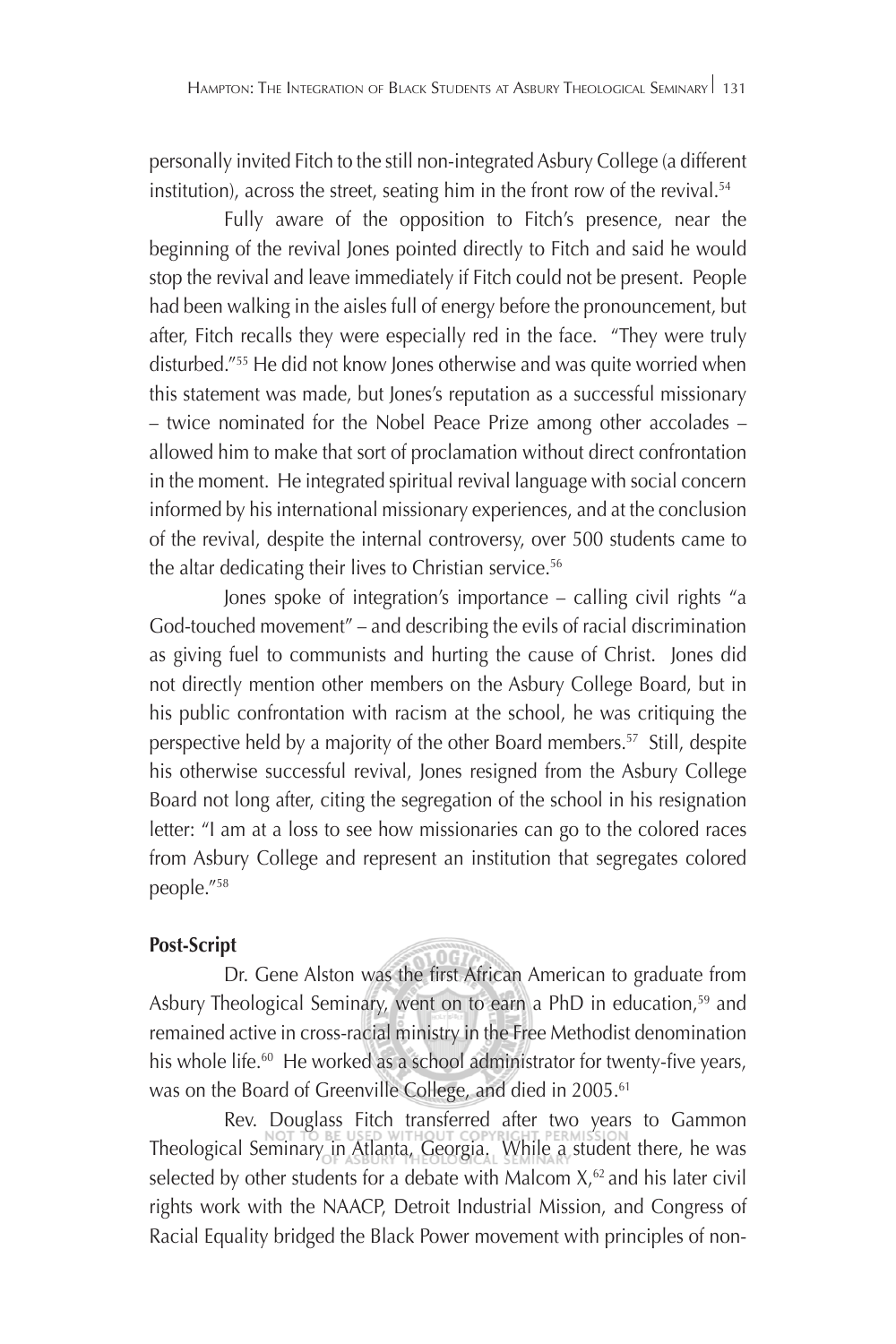violence.63 From 1974 to 1987 he worked at the United Methodist Church's headquarters, finishing as Associate General Secretary of the Methodist Board of Higher Education and Ministry, opening Methodist ethnic ministry centers around the country. He then pastored at Downs United Methodist Church in Oakland, California for twelve years. In another ironic twist, Fitch was named the pastor of Glide Memorial United Methodist Church in 1999 – the church McPheeters had first planted in San Francisco. Fitch retired from the church in 2006 and continues to live in California. I am especially grateful for his openness to discussing his experiences at Asbury with me on multiple occasions. He is one of the wisest people I have ever met. He has maintained ethical consistency through trial, and his ministry career is long and distinguished. I hope Asbury Seminary finds a way to adequately recognize him for his important role in the improvement of the school.<sup>64</sup> The racist practices of the school cannot be undone, but they can be carefully examined with a spirit of repentance.

 I want to publicly express optimism that Asbury Seminary could be capable of self-reflection and public confession of specific evils, but this would only happen if the perspectives of the marginalized were prioritized over the input of donors. Confusing these priorities is why segregation was tolerated for so long at Asbury, and it continues leading to bad ethical outcomes.

Regardless of policy at the highest levels of the institution, I also hope that this paper is a starting point for other Asbury students and professors to look at the topic of racism at the school in greater depth. Multiple institutional histories have been written about the Seminary, usually coinciding with the kickoff of major fundraising campaigns, and little has been written about any of the first Black students at the school. Integration and inclusion are continuous processes<sup>65</sup> guided by internal and external pressure on multiple levels of an institution, and there is still much work to do.



### **End Notes**

1 For example, the lynching of Thomas Brown on the lawn of the Jessamine County Courthouse in 1902. See upcoming work by David Swartz on this topic and the broader context of Jessamine County.

2 I use both the term Black and African American. Black refers to the self-identification of the people group, while African American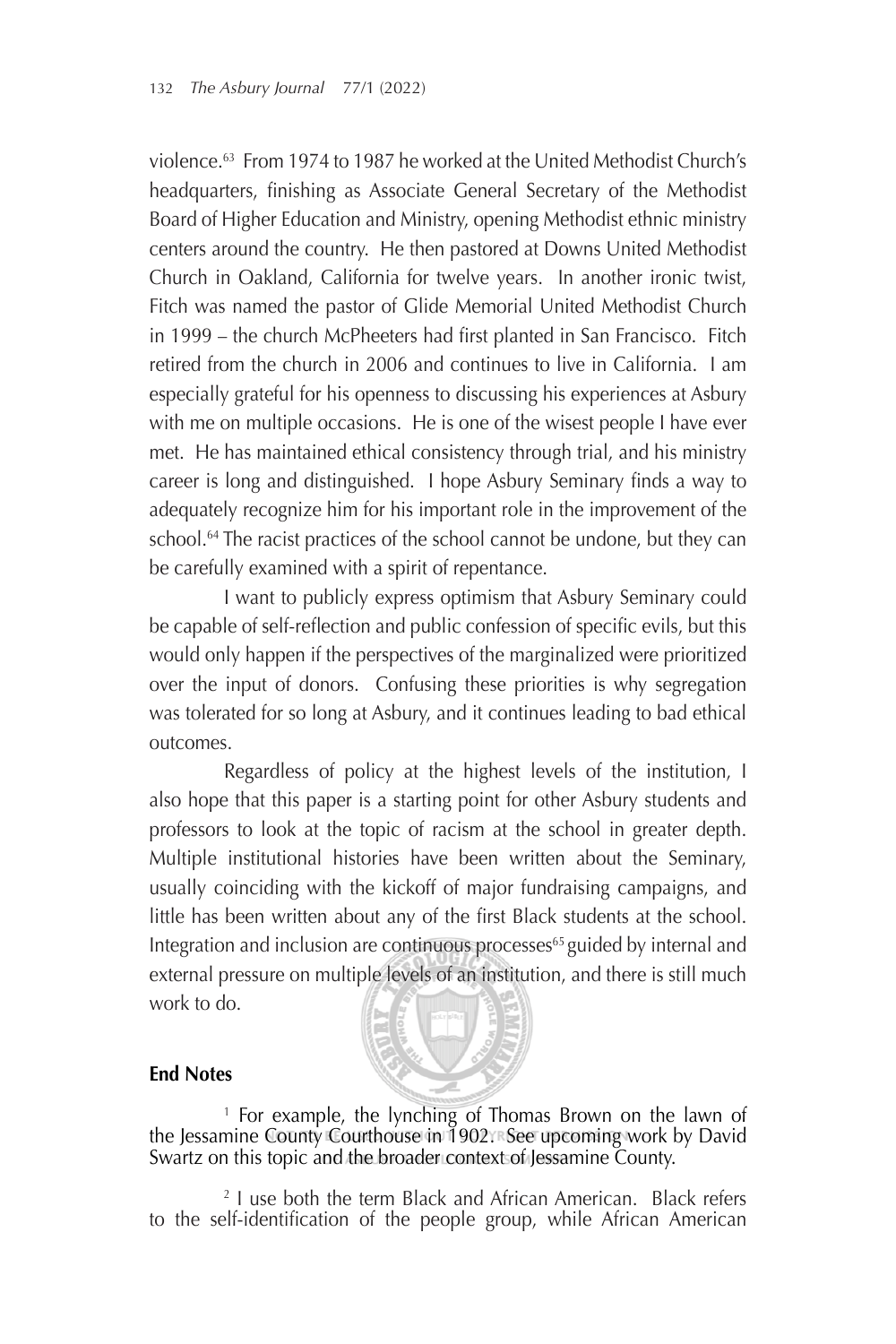is a subset of this, applied to members of the African diaspora who are United States nationals. The two terms have much overlap, though African International students are Black but not African American. In a few quotations, the outmoded 'Negro' is also in quotations, with a definition similar to the use of the term Black today.

<sup>3</sup> Most of these statistics were provided to me by David Swartz. 1 will go back to more direct sources on these later.

4 Peter Wallenstein, "Black Southerners and Nonblack Universities: The Process of Desegregating Southern Higher Education, 1935-1965," in *Higher Education and the Civil Rights Movement: White Supremacy, Black Southerners, and College Campuses* (Gainesville, FL: University Press of Florida, 2008), 18.

<sup>5</sup> John A. Hardin, *Fifty Years of Segregation: Black Higher Education in Kentucky, 1904-1954* (Lexington, KY: The University Press of Kentucky,<br>1997), 75–76, https://uknowledge.uky.edu/upk\_higher\_education/11/.

<sup>6</sup> The Day Law was a response to Berea College's racial inclusion, because Berea College was the only integrated school in Kentucky at the time it was passed. Berea College was founded by John G. Fee, an abolitionist Presbyterian, and it was financially supported by Methodist Charles Avery. The school's first graduating class included African American troops who had fought in the Civil War, and it continued to be an icon of integration until the Day Law was passed and upheld by the U.S. Supreme Court.

7 "Johnson v. Board of Trustees of University of Kentucky, 83 F. Supp. 707 (E.D. Ky. 1949)," *Justia Law*, accessed August 16, 2021, https:// law.justia.com/cases/federal/district-courts/FSupp/83/707/1430703/.

8 Mark W. Russell, "Beyond Blue and White: University of Kentucky Presidents and Desegregation, 1941-1987," *Theses and Dissertations - Educational Policy Studies and Evaluation*, 2014, 26, https://uknowledge. uky.edu/epe\_etds/18/.

<sup>9</sup> Faculty memorandum to the Board of Trustees, May 24, 1949. Fited in Kenneth Cain Kinghorn, The Story of Asbury Theological Seminary (Wilmore, KY: Emeth Press, 2010), 149.

10 Claude Thompson, Harold B. Kuhn, et al., "Resolution," 1949.

<sup>11</sup> Thompson, Kuhn, et al.

12 Hardin, *Fifty Years of Segregation: Black Higher Education in Kentucky, 1904-1954*, 130.

13 Kinghorn, *The Story of Asbury Theological Seminary*, 149.

<sup>14</sup> Though as described in Kinghorn's "Chapter 7: Campus Conflict" the reason for his dismissal is unclear. W.H. Butler, "Letter to McPheeters to Delay Integration," n.d., Folder 7-8, Asbury Seminary Special Collections.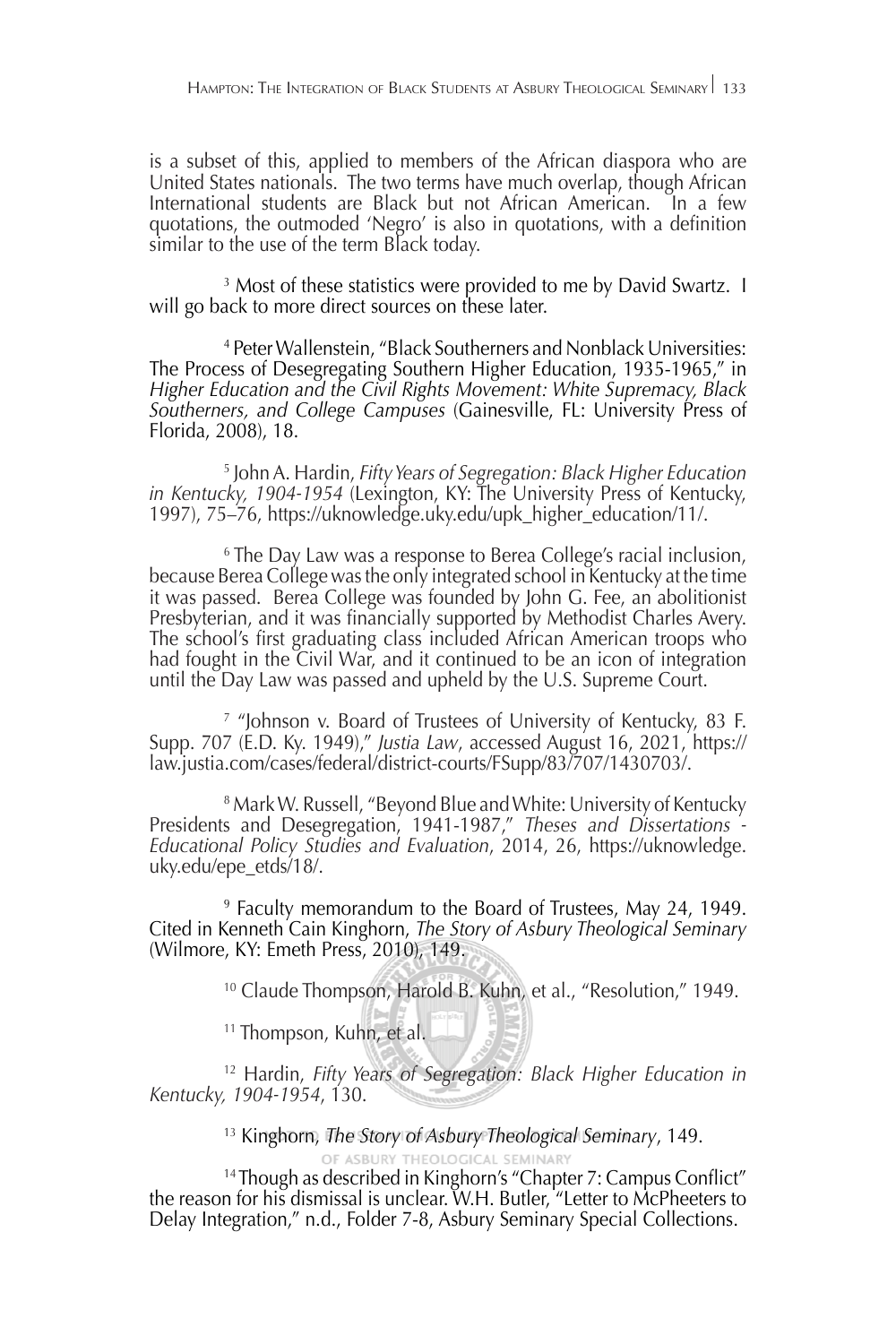15 Butler.

16 Butler.

17 Butler.

18 Butler; W.H. Butler, "Butler to McPheeters on Tax Consideration," n.d., Folder 7-8, Asbury Seminary Special Collections.

19 W.H. Butler, "W.H. Butler Letter to the Board of Asbury Seminary," May 31, 1951, Folder 7-8, Asbury Seminary Special Collections.

20 Butler, "Butler to McPheeters on Tax Consideration," n.d.

21 Kinghorn, *The Story of Asbury Theological Seminary*, 149.

22 "29 of 40 Kentucky Colleges Now Admit Negro Students," *Lexington Herald-Leader*, September 17, 1956, 2.

23 "29 of 40 Kentucky Colleges Now Admit Negro Students," 2.

<sup>24</sup> "The Persistence of Gene Alston," Free Methodist Connection, no. January-February (1998): 3–4 Besides her work addressing race in the United States, Shelhamer also started the first telephone suicide hotline.

25 Douglass Fitch, Thomas Hampton Interview of Reverend Douglass Fitch, April 23, 2021.

26 Fitch.

<sup>27</sup> Douglass Fitch, Thomas Hampton Interview of Reverend Douglass Fitch, April 23, 2021.

 $28$  Fitch.

29 Fitch.

 $30$  Though the exact date of the gunshots is hard to place. Fitch.

 $31$  Fitch.

 $32$  Fitch.

33 J. Frank Adams, "Gun Blasts At Asbury Seminary Are Blamed On Anti-Integrationists," *The Lexington Herald*, September 24, 1958, https:// www.newspapers.com/clip/77603253/the-lexington-herald/.

**SLOGIC** 

<sup>34</sup> Adams; Fitch, Thomas Hampton Interview of Reverend Douglass<br>OF ASBURY THEOLOGICAL SEMINARY Fitch.

<sup>35</sup> Adams, "Gun Blasts At Asbury Seminary Are Blamed On Anti-Integrationists," 13.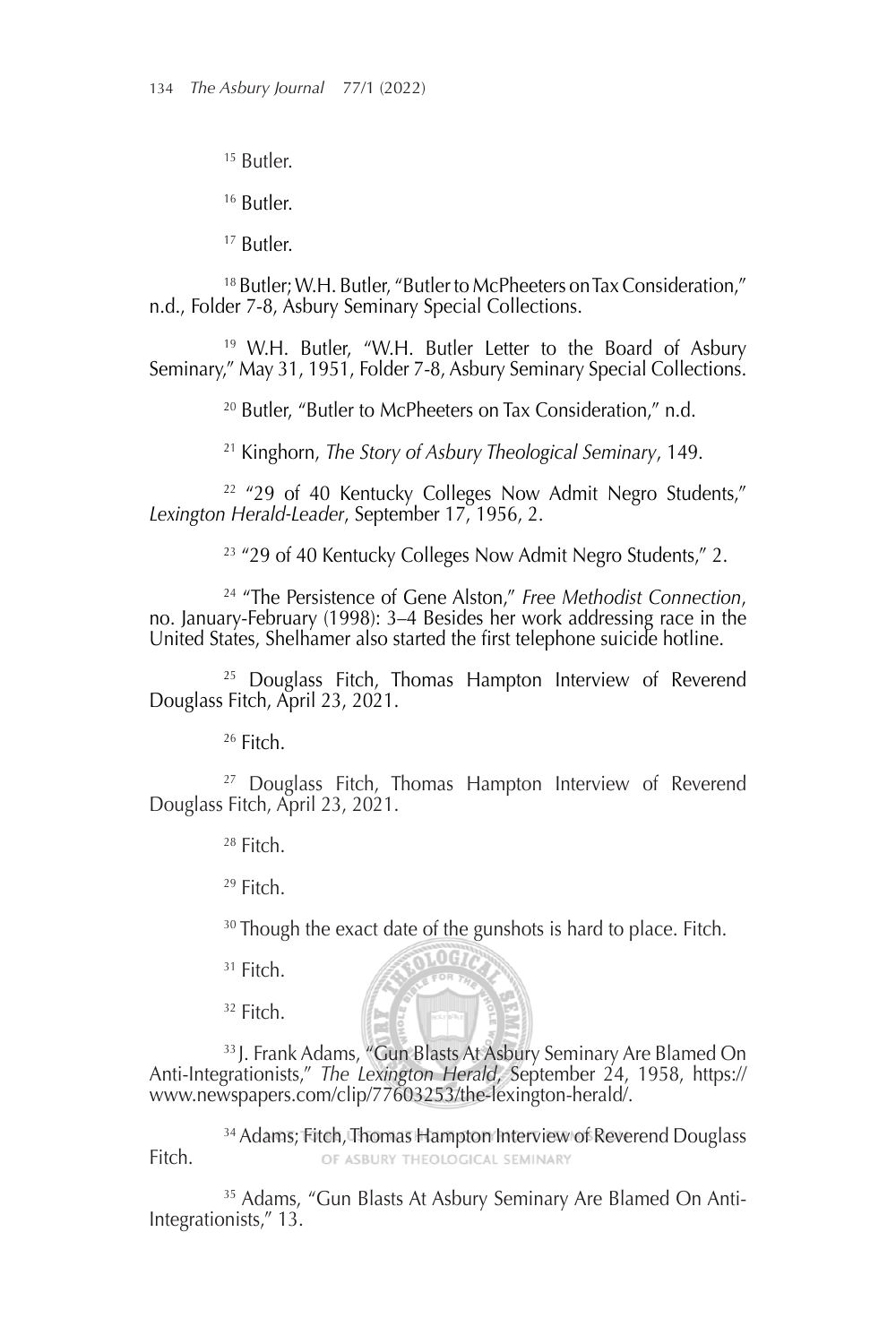36 W. David Hager, "Changing the Color of Education," n.d., Asbury University Archives.

<sup>37</sup> For example, in one California paper, the article about the seminary seems intentionally placed next to an article about Southern state governors trying to figure out how to legally continue segregation after the integration in Little Rock, Arkansas, where court appeals against integration had just been rejected.

38 "Shots Hit Dorm With Negroes," *Press-Telegram*, September 24, 1958, 10.

39 "Shotgun Pellets Pelt Dormitory Housing Negroes," *Port Angeles Evening News*, September 25, 1958, 9.

40 Adams, "Gun Blasts At Asbury Seminary Are Blamed On Anti-Integrationists," 13.

41 "2 Youths Questioned in Shotgun Blasts at School in State," *Messenger and Inquirer*, September 25, 1958.

42 "Two Youths Queried But No Charge Filed In Asbury Case," *The Lexington Herald*, September 25, 1958, 20.

<sup>43</sup> "Youth Admits Chasing Negro Students; Windows Shot Out," Lexington Herald-Leader, September 24, 1958, 19, https://www.newspapers.com/clip/77604724/.

44 "Lie Test Fails To Establish Guilt In Seminary Shooting," October 2, 1958, 2.

45 "Lie Test Fails To Establish Guilt In Seminary Shooting," 2.

46 "2 Youths Questioned in Shotgun Blasts at School in State."

47 "Shotgun Blast Inquiry Continues at Asbury Seminary," *The Park City Daily News*, September 25, 1958, 10.

48 Adams, "Gun Blasts At Asbury Seminary Are Blamed On Anti-Integrationists."

49 Henry C. James, "Asbury Theological Seminary Students From Many Lands And Of Varied Interests," *Lexington Herald-Leader*, October 2, 1958, 5.

50 J.C. McPheeters, "McPheeters to Mrs. Geo Seiple," n.d., Folder 7-8 from McPheeters Papers, Asbury Seminary Special Collections.

<sup>51</sup> McPheeters. See also letter to Luther R. Stokes (among others) from same collection.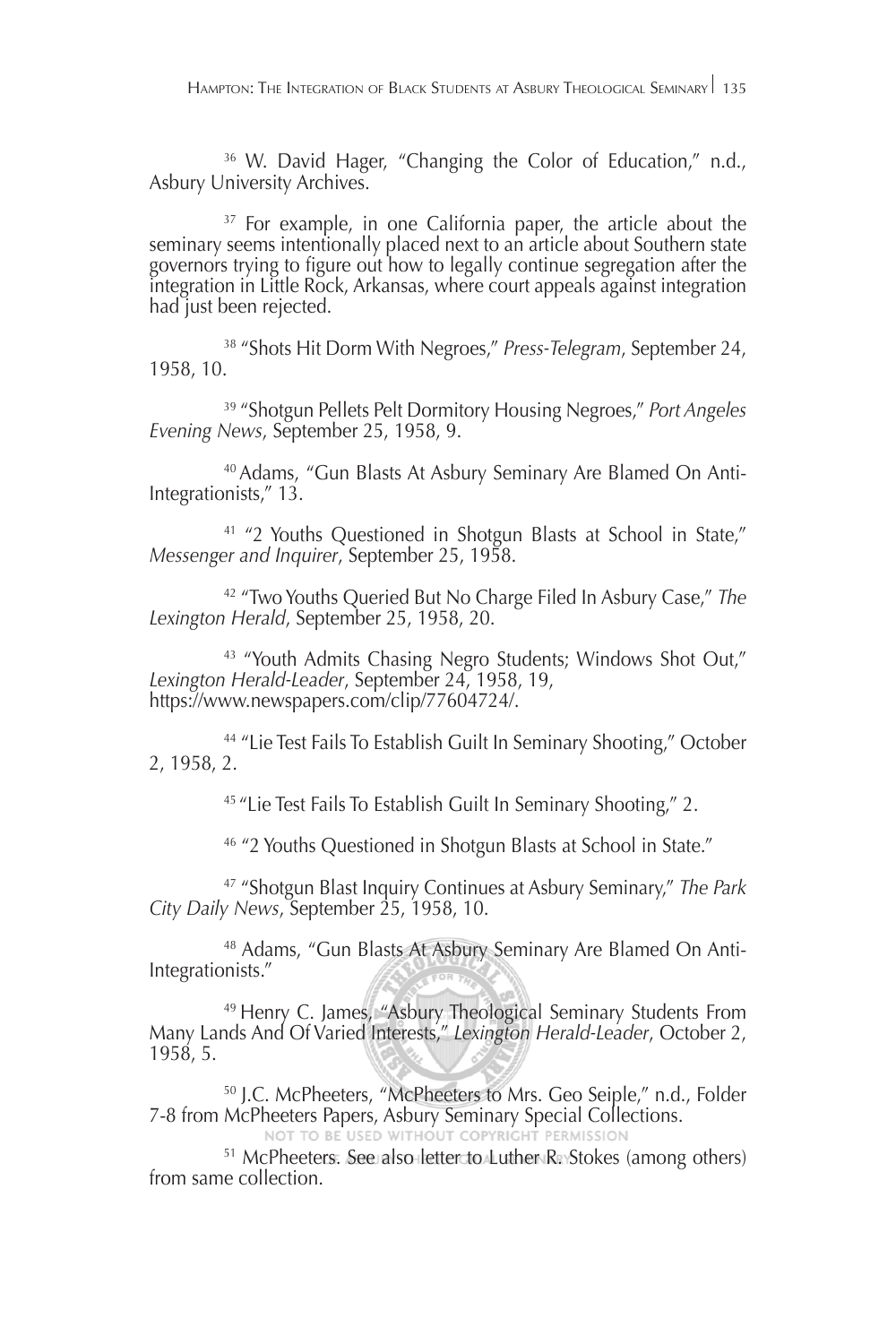52 "Wilmore Revival Oct. 9-17; Noted Missionary In Charge," *Lexington Herald-Leader*, September 27, 1958, 10, https://www.newspapers. com/clip/77605477/.

53 For a fuller story of Jones' transformation and the events at this particular revival meeting see "Chapter 3: Sat Tal 1958" in David R. Swartz, *Facing West: American Evangelicals in an Age of World Christianity* (New York, NY: Oxford University Press, 2020); David R. Swartz, "Christ of the American Road: E. Stanley Jones, India, and Civil Rights," *Journal of American Studies* 51, no. Special Issue 3: Exploring the Global History of American Evangelicalism (November 2017): 1117–38.

54 It is uncertain if Alston was also there.

<sup>55</sup> Fitch, Thomas Hampton Interview of Reverend Douglass Fitch.

56 Swartz, *Facing West: American Evangelicals in an Age of World Christianity*, 66.

57 Swartz, 65–67.

58 "Jones to Z.T. Johnson, February 20, 1959 in Box "600 Faculty/ Staff: E Stanley Jones Correspondence," Asbury University Archives. Citation from Swartz's *Facing West*, footnote 48.

59 Marti Theune, "Camp Historian's Report for Annual Conference 2007" (Peach Orchard Christian Retreat Center: Maryland-Virginia Conference of the Free Methodist Church, 2007), http://www.redpeninc. com/camp/documents/2007.doc.

60 "The Persistence of Gene Alston," *Free Methodist Connection*, no. January-February (1998): 3–4.

61 Bethany Forsyth, "Rev. Gene Alston Dies at 68," *Alton Telegraph*, February 6, 2005; Theune, "Camp Historian's Report for Annual Conference 2007."

 $62$  Fitch, Thomas Hampton Interview of Reverend Douglass Fitch.

<sup>63</sup> This is a wholly inadequate summary of Fitch's thought and work. To learn more, see Say Burgin, "Locating Douglass Fitch: The Roots of Colour and Activist Traditions of United States Critical Whiteness Studies," *Critical Race and Whiteness Studies* 9, no. 1 (2013): 1–13.no. 1 (2013

<sup>64</sup> The University of Kentucky recognized Lyman T. Johnson, the man who sued them and opened the graduate school to African Americans, with an honorary Doctorate in 1979. Asbury Seminary awards honorary doctorates to people "whose commitment, scholarship and achievements in leadership for the church and world merit recognition and award." Rev. Fitch certainly meets this criterion.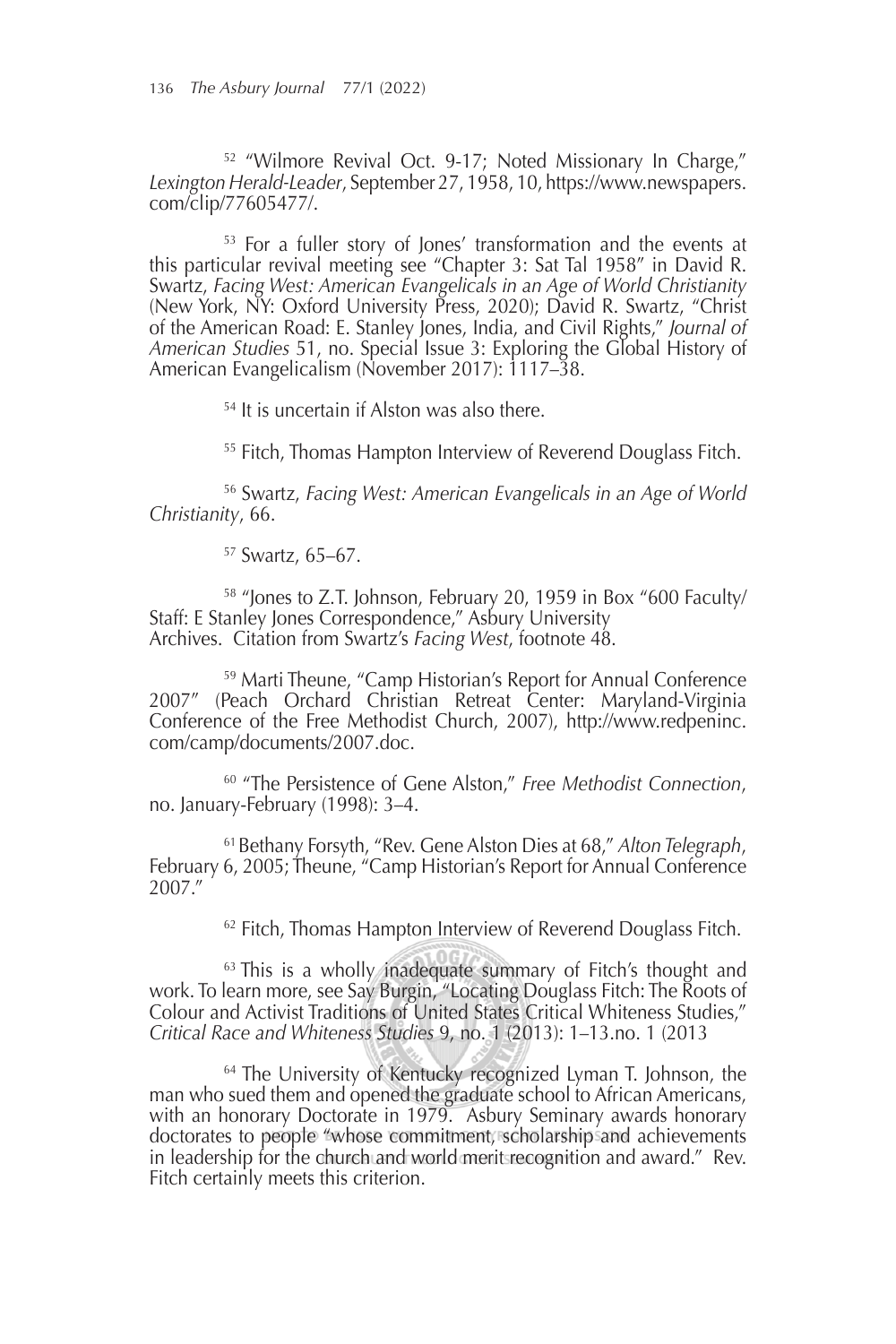<sup>65</sup> Peter Wallenstein, "Black Southerners and Nonblack Universities: The Process of Desegregating Southern Higher Education, 1935-1965," in *Higher Education and the Civil Rights Movement: White Supremacy, Black Southerners, and College Campuses* (Gainesville, FL: University Press of Florida, 2008), 18.

### **Works Cited**

| Adams, J. Frank<br>1958                  | "Gun Blasts At Asbury Seminary Are Blamed On Anti-<br>Integrationists." The Lexington Herald. September 24,<br>1958. https://www.newspapers.com/clip/77603253/the-<br>lexington-herald/.         |
|------------------------------------------|--------------------------------------------------------------------------------------------------------------------------------------------------------------------------------------------------|
| Burgin, Say                              |                                                                                                                                                                                                  |
| 2013                                     | "Locating Douglass Fitch: The Roots of Colour and<br>Activist Traditions of United States Critical Whiteness."<br>Critical Race and Whiteness Studies 9, no. 1 (2013):<br>$1 - 13$ .             |
| Fitch, Douglass<br>2021                  | Thomas Hampton Interview of Reverend Douglass Fitch,<br>April 23, 2021.                                                                                                                          |
| Forsyth, Bethany<br>2005                 | "Rev. Gene Alston Dies at 68." Alton Telegraph. February<br>6, 2005.                                                                                                                             |
| Free Methodist Connection<br>1998        | "The Persistence of Gene Alston." Free Methodist<br>Connection, no. January-February (1998): 3-4.                                                                                                |
| Hager, W. David<br>n.d.                  | "Changing the Color of Education," Asbury University<br>Archives.                                                                                                                                |
| Hardin, John A.<br>1997                  | Fifty Years of Segregation: Black Higher Education in<br>Kentucky, 1904-1954. Lexington, KY: The University<br>Press of Kentucky, 1997. https://uknowledge.uky.edu/<br>upk_higher_education/11/. |
| James, Henry C.<br>$1958$ <sub>NOT</sub> | "Asbury Theological Seminary Students From Many<br>Lands And Of Varied Interests." Lexington Herald-Leader.<br>October 2, 1958.                                                                  |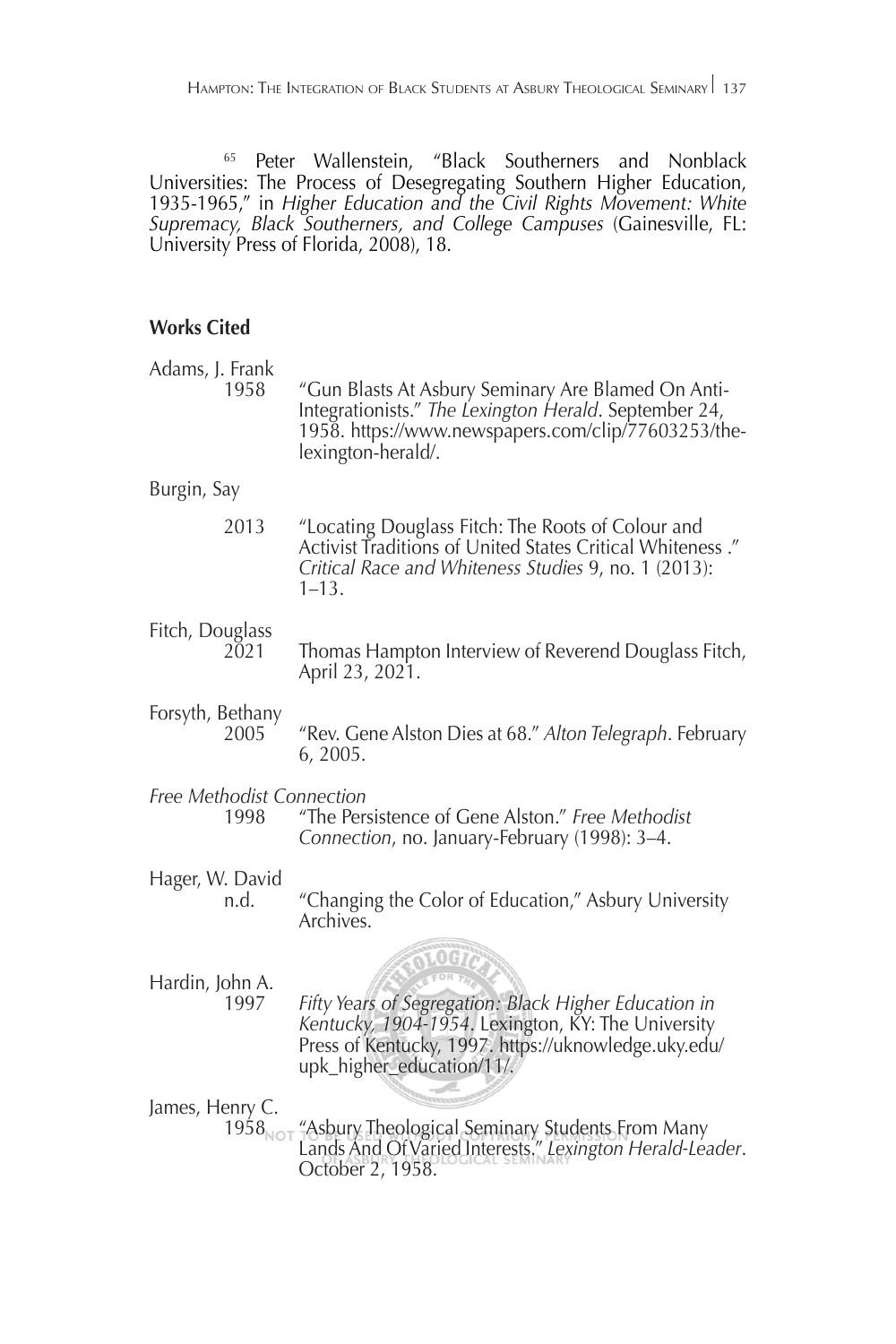#### *Justia Law*

 2021 "Johnson v. Board of Trustees of University of Kentucky, 83 F. Supp. 707 (E.D. Ky. 1949)." Accessed August 16, 2021. https://law.justia.com/cases/federal/district-courts /FSupp/83/707/1430703/.

#### *The Lexington Herald*

- 1958 "Two Youths Queried But No Charge Filed In Asbury Case." *The Lexington Herald*. September 25, 1958.
- 1958 "Wilmore Revival Oct. 9-17; Noted Missionary In Charge." *Lexington Herald-Leader*. September 27, 1958. https://www.newspapers.com/clip/77605477/.
- 1958 "Youth Admits Chasing Negro Students; Windows Shot Out." *Lexington Herald-Leader*. September 24, 1958. https://www.newspapers.com/clip/77604724/.
- 1958 "Lie Test Fails To Establish Guilt In Seminary Shooting." October 2, 1958.

#### *Messenger and Inquirer*

1958 "2 Youths Questioned in Shotgun Blasts at School in State." *Messenger and Inquirer*. September 25, 1958.

### McPheeters, J.C.<br>.n.d.

"McPheeters to Mrs. Geo Seiple," Folder 7-8 from McPheeters Papers. Asbury Seminary Special Collections.

## Russell, Mark W.

"Beyond Blue and White: University of Kentucky Presidents and Desegregation, 1941-1987." *Theses and Dissertations - Educational Policy Studies and Evaluation*, 2014. https://uknowledge.uky.edu/epe\_etds/18/.

## *The Park City Daily New*

"Shotgun Blast Inquiry Continues at Asbury Seminary." *The Park City Daily News*. September 25, 1958.

#### *Port Angeles Evening News*

 1958 "Shotgun Pellets Pelt Dormitory Housing Negroes." *Port Angeles Evening News*. September 25, 1958.

## *Press-Telegram*

 1958 "Shots Hit Dorm With Negroes." *Press-Telegram*. September 24, 1958.

# Swartz, David ROT TO BE USED WITHOUT COPYRIGHT PERMISSION<br>2017 "Christsof the American Road > Exstanley

"Christ of the American Road: E. Stanley Jones, India, and Civil Rights." *Journal of American Studies* 51, no. Special Issue 3: Exploring the Global History of American Evangelicalism (November 2017): 1117–38.